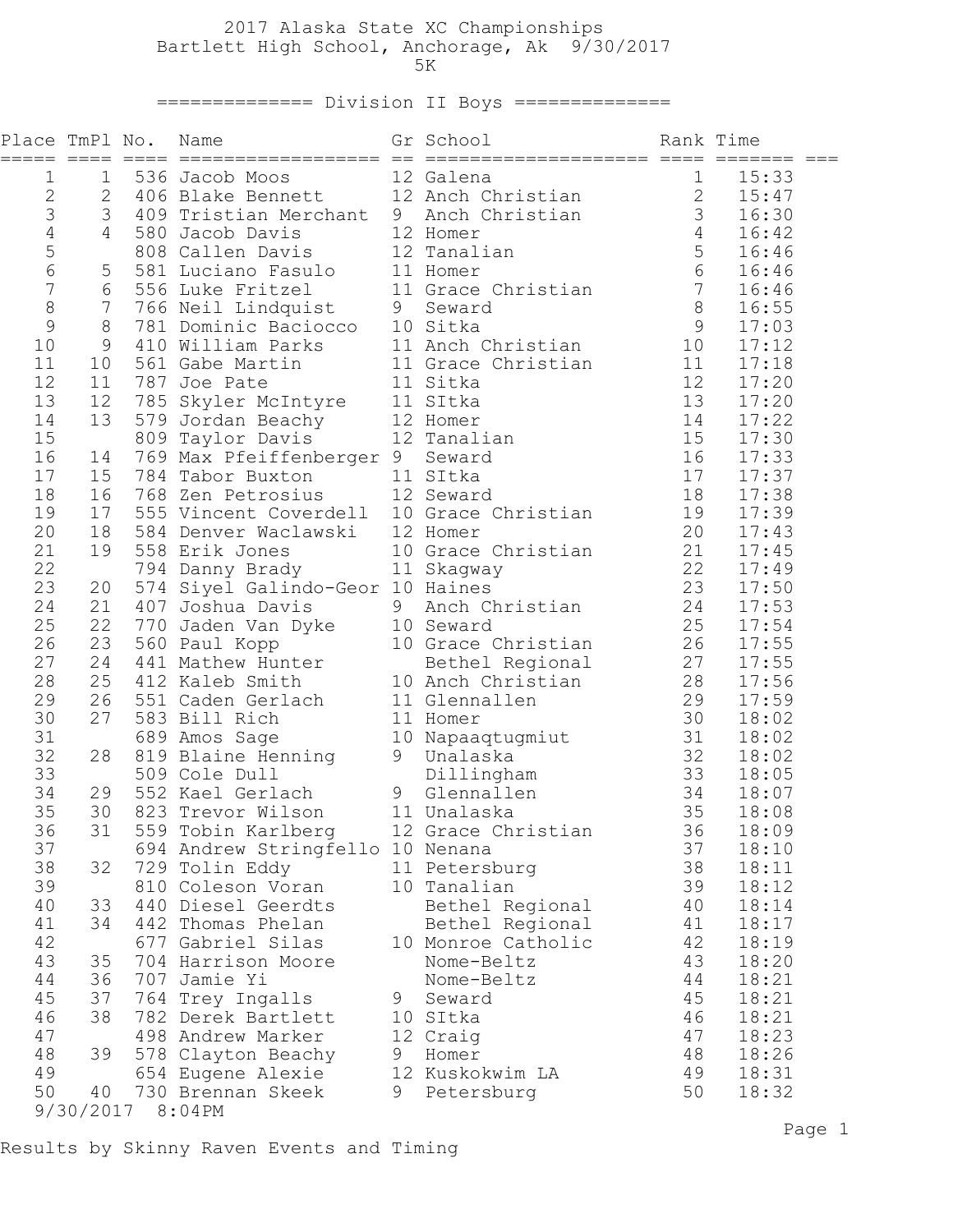## 2017 Alaska State XC Championships Bartlett High School, Anchorage, Ak 9/30/2017  $5K$

============== Division II Boys ==============

| 51<br>599 Kormac Kesey 9 Hutchison<br>18:32<br>51<br>41<br>557 Levi Gionet 12 Grace Christian 52<br>52<br>42<br>18:32<br>53<br>53<br>43<br>822 Henry Simmonds 10 Unalaska<br>18:39<br>10 Petersburg 54<br>54<br>44<br>731 Kole Sperl<br>18:39<br>55<br>531 David Kokrine 12 Effie Kokrine 55<br>18:39<br>56<br>56<br>550 Sean Dorsey 12 Glennallen<br>18:40<br>45<br>57<br>57<br>573 Kirby Faverty 10 Haines<br>46<br>18:40<br>58<br>58<br>47<br>786 Kincaid Parsons 12 SItka<br>18:44<br>10 Nikolaevsk 59<br>59<br>697 Zachary Trail<br>18:45<br>60<br>60<br>408 Hunter Desoto-Finn 9 Anch Christian<br>18:45<br>48<br>61<br>61<br>49<br>18:49<br>443 Lawrence Poe<br>Bethel Regional<br>62<br>62<br>690 Robert Sheldon<br>11 Napaaqtugmiut<br>18:52<br>63<br>63<br>50<br>767 Brendan McMurray<br>11 Seward<br>18:54<br>64<br>64<br>508 Samuel Calvert<br>18:55<br>Dillingham<br>65<br>65<br>582 Dexyer Lowe<br>18:56<br>51<br>Homer<br>66<br>66<br>52<br>572 Mark Davis<br>9 Haines<br>18:57<br>765 Samuel Koster 9 Seward<br>693 Al Lane 12 Nenana<br>67<br>67<br>53<br>18:57<br>68<br>68<br>19:00<br>69<br>510 Chris Williams Dillingham<br>69<br>19:01<br>70<br>70<br>548 Aengus Bancroft Glennallen<br>19:02<br>54<br>Bethel Regional<br>12 Kali<br>71<br>71<br>55<br>437 Jamin Crow<br>19:04<br>622 Ethan Tukrook 12 Kali<br>72<br>72<br>19:04<br>73<br>73<br>56<br>820 Michael Pereat 10 Unalaska<br>19:05<br>57<br>74<br>74<br>732 Koren Sperl<br>11 Petersburg<br>19:05<br>75<br>75<br>424 Michael Hopson 12 Barrow<br>19:07<br>76<br>76<br>12 Kake<br>620 Balin Parton<br>19:10<br>77<br>77<br>58<br>411 Tobias Robinson<br>Anch Christian<br>19:10<br>78<br>78<br>59<br>706 Aaron Rose<br>19:12<br>Nome-Beltz<br>79<br>79<br>744 Joe Uttereyuk 12 Scammon Bay<br>19:13<br>80<br>60<br>80<br>19:15<br>783 Hahlen Behnken-Bar 10 SItka<br>81<br>11 Monroe Catholic 81<br>678 Nathaniel Walsh<br>19:18<br>82<br>82<br>11 Chevak<br>448 Edward Atcherian<br>19:20<br>83<br>83<br>61<br>703 Tobin Hobbs<br>Nome-Beltz<br>19:21<br>570 Carver Culbeck 10 Haines<br>62<br>84<br>84<br>19:22<br>63<br>85<br>10 Petersburg<br>85<br>728 Thomas Durkin<br>19:25<br>86<br>86<br>866 Bryce Knudsen<br>10 Kake<br>19:26<br>87<br>87<br>Chief Ivan Blunka<br>19:26<br>454 Joachim Gumlickpuk<br>88<br>88<br>571 Patrick Cunningham 11 Haines<br>19:28<br>64<br>89<br>65<br>489 Gage Frohnapfel<br>10 Cordova<br>89<br>19:28<br>90<br>66<br>575 Odin Jacobson<br>10 Haines<br>90<br>19:29<br>91<br>91<br>19:30<br>427 Esua Weyiouanna<br>10 Barrow<br>92<br>92<br>67<br>10 Hutchison<br>19:39<br>596 Jacob Edgerley<br>93<br>93<br>11 Chevak<br>19:40<br>449 Joshua Boyscout<br>94<br>534 Daniel Kopp<br>10 Galena<br>94<br>19:40<br>68<br>95<br>95<br>69<br>12 Hutchison<br>594 Mathias Capp<br>19:41<br>96<br>96<br>70<br>569 Carson Crager<br>19:41<br>9<br>Haines<br>97<br>97<br>71<br>19:46<br>439 Thomas Dyment<br>Bethel Regional<br>98<br>72<br>821 Talon Shaishnikoff 12 Unalaska<br>98<br>19:46<br>99<br>Unalakleet<br>99<br>19:49<br>817 Joey Kniseley<br>100<br>405 Eric Tinker<br>10 Akula Elitnaurvik<br>100<br>19:55 | Place TmPl No. |  | Name | Gr School | Rank Time |  |
|----------------------------------------------------------------------------------------------------------------------------------------------------------------------------------------------------------------------------------------------------------------------------------------------------------------------------------------------------------------------------------------------------------------------------------------------------------------------------------------------------------------------------------------------------------------------------------------------------------------------------------------------------------------------------------------------------------------------------------------------------------------------------------------------------------------------------------------------------------------------------------------------------------------------------------------------------------------------------------------------------------------------------------------------------------------------------------------------------------------------------------------------------------------------------------------------------------------------------------------------------------------------------------------------------------------------------------------------------------------------------------------------------------------------------------------------------------------------------------------------------------------------------------------------------------------------------------------------------------------------------------------------------------------------------------------------------------------------------------------------------------------------------------------------------------------------------------------------------------------------------------------------------------------------------------------------------------------------------------------------------------------------------------------------------------------------------------------------------------------------------------------------------------------------------------------------------------------------------------------------------------------------------------------------------------------------------------------------------------------------------------------------------------------------------------------------------------------------------------------------------------------------------------------------------------------------------------------------------------------------------------------------------------------------------------------------------------------------------------------------------------------------------------------------------------------------------------------------------------------------------------------------------------------------------------------------------------------------------------------------------------------------------------------------------------------------------------------------------------------------------------|----------------|--|------|-----------|-----------|--|
|                                                                                                                                                                                                                                                                                                                                                                                                                                                                                                                                                                                                                                                                                                                                                                                                                                                                                                                                                                                                                                                                                                                                                                                                                                                                                                                                                                                                                                                                                                                                                                                                                                                                                                                                                                                                                                                                                                                                                                                                                                                                                                                                                                                                                                                                                                                                                                                                                                                                                                                                                                                                                                                                                                                                                                                                                                                                                                                                                                                                                                                                                                                                  |                |  |      |           |           |  |
|                                                                                                                                                                                                                                                                                                                                                                                                                                                                                                                                                                                                                                                                                                                                                                                                                                                                                                                                                                                                                                                                                                                                                                                                                                                                                                                                                                                                                                                                                                                                                                                                                                                                                                                                                                                                                                                                                                                                                                                                                                                                                                                                                                                                                                                                                                                                                                                                                                                                                                                                                                                                                                                                                                                                                                                                                                                                                                                                                                                                                                                                                                                                  |                |  |      |           |           |  |
|                                                                                                                                                                                                                                                                                                                                                                                                                                                                                                                                                                                                                                                                                                                                                                                                                                                                                                                                                                                                                                                                                                                                                                                                                                                                                                                                                                                                                                                                                                                                                                                                                                                                                                                                                                                                                                                                                                                                                                                                                                                                                                                                                                                                                                                                                                                                                                                                                                                                                                                                                                                                                                                                                                                                                                                                                                                                                                                                                                                                                                                                                                                                  |                |  |      |           |           |  |
|                                                                                                                                                                                                                                                                                                                                                                                                                                                                                                                                                                                                                                                                                                                                                                                                                                                                                                                                                                                                                                                                                                                                                                                                                                                                                                                                                                                                                                                                                                                                                                                                                                                                                                                                                                                                                                                                                                                                                                                                                                                                                                                                                                                                                                                                                                                                                                                                                                                                                                                                                                                                                                                                                                                                                                                                                                                                                                                                                                                                                                                                                                                                  |                |  |      |           |           |  |
|                                                                                                                                                                                                                                                                                                                                                                                                                                                                                                                                                                                                                                                                                                                                                                                                                                                                                                                                                                                                                                                                                                                                                                                                                                                                                                                                                                                                                                                                                                                                                                                                                                                                                                                                                                                                                                                                                                                                                                                                                                                                                                                                                                                                                                                                                                                                                                                                                                                                                                                                                                                                                                                                                                                                                                                                                                                                                                                                                                                                                                                                                                                                  |                |  |      |           |           |  |
|                                                                                                                                                                                                                                                                                                                                                                                                                                                                                                                                                                                                                                                                                                                                                                                                                                                                                                                                                                                                                                                                                                                                                                                                                                                                                                                                                                                                                                                                                                                                                                                                                                                                                                                                                                                                                                                                                                                                                                                                                                                                                                                                                                                                                                                                                                                                                                                                                                                                                                                                                                                                                                                                                                                                                                                                                                                                                                                                                                                                                                                                                                                                  |                |  |      |           |           |  |
|                                                                                                                                                                                                                                                                                                                                                                                                                                                                                                                                                                                                                                                                                                                                                                                                                                                                                                                                                                                                                                                                                                                                                                                                                                                                                                                                                                                                                                                                                                                                                                                                                                                                                                                                                                                                                                                                                                                                                                                                                                                                                                                                                                                                                                                                                                                                                                                                                                                                                                                                                                                                                                                                                                                                                                                                                                                                                                                                                                                                                                                                                                                                  |                |  |      |           |           |  |
|                                                                                                                                                                                                                                                                                                                                                                                                                                                                                                                                                                                                                                                                                                                                                                                                                                                                                                                                                                                                                                                                                                                                                                                                                                                                                                                                                                                                                                                                                                                                                                                                                                                                                                                                                                                                                                                                                                                                                                                                                                                                                                                                                                                                                                                                                                                                                                                                                                                                                                                                                                                                                                                                                                                                                                                                                                                                                                                                                                                                                                                                                                                                  |                |  |      |           |           |  |
|                                                                                                                                                                                                                                                                                                                                                                                                                                                                                                                                                                                                                                                                                                                                                                                                                                                                                                                                                                                                                                                                                                                                                                                                                                                                                                                                                                                                                                                                                                                                                                                                                                                                                                                                                                                                                                                                                                                                                                                                                                                                                                                                                                                                                                                                                                                                                                                                                                                                                                                                                                                                                                                                                                                                                                                                                                                                                                                                                                                                                                                                                                                                  |                |  |      |           |           |  |
|                                                                                                                                                                                                                                                                                                                                                                                                                                                                                                                                                                                                                                                                                                                                                                                                                                                                                                                                                                                                                                                                                                                                                                                                                                                                                                                                                                                                                                                                                                                                                                                                                                                                                                                                                                                                                                                                                                                                                                                                                                                                                                                                                                                                                                                                                                                                                                                                                                                                                                                                                                                                                                                                                                                                                                                                                                                                                                                                                                                                                                                                                                                                  |                |  |      |           |           |  |
|                                                                                                                                                                                                                                                                                                                                                                                                                                                                                                                                                                                                                                                                                                                                                                                                                                                                                                                                                                                                                                                                                                                                                                                                                                                                                                                                                                                                                                                                                                                                                                                                                                                                                                                                                                                                                                                                                                                                                                                                                                                                                                                                                                                                                                                                                                                                                                                                                                                                                                                                                                                                                                                                                                                                                                                                                                                                                                                                                                                                                                                                                                                                  |                |  |      |           |           |  |
|                                                                                                                                                                                                                                                                                                                                                                                                                                                                                                                                                                                                                                                                                                                                                                                                                                                                                                                                                                                                                                                                                                                                                                                                                                                                                                                                                                                                                                                                                                                                                                                                                                                                                                                                                                                                                                                                                                                                                                                                                                                                                                                                                                                                                                                                                                                                                                                                                                                                                                                                                                                                                                                                                                                                                                                                                                                                                                                                                                                                                                                                                                                                  |                |  |      |           |           |  |
|                                                                                                                                                                                                                                                                                                                                                                                                                                                                                                                                                                                                                                                                                                                                                                                                                                                                                                                                                                                                                                                                                                                                                                                                                                                                                                                                                                                                                                                                                                                                                                                                                                                                                                                                                                                                                                                                                                                                                                                                                                                                                                                                                                                                                                                                                                                                                                                                                                                                                                                                                                                                                                                                                                                                                                                                                                                                                                                                                                                                                                                                                                                                  |                |  |      |           |           |  |
|                                                                                                                                                                                                                                                                                                                                                                                                                                                                                                                                                                                                                                                                                                                                                                                                                                                                                                                                                                                                                                                                                                                                                                                                                                                                                                                                                                                                                                                                                                                                                                                                                                                                                                                                                                                                                                                                                                                                                                                                                                                                                                                                                                                                                                                                                                                                                                                                                                                                                                                                                                                                                                                                                                                                                                                                                                                                                                                                                                                                                                                                                                                                  |                |  |      |           |           |  |
|                                                                                                                                                                                                                                                                                                                                                                                                                                                                                                                                                                                                                                                                                                                                                                                                                                                                                                                                                                                                                                                                                                                                                                                                                                                                                                                                                                                                                                                                                                                                                                                                                                                                                                                                                                                                                                                                                                                                                                                                                                                                                                                                                                                                                                                                                                                                                                                                                                                                                                                                                                                                                                                                                                                                                                                                                                                                                                                                                                                                                                                                                                                                  |                |  |      |           |           |  |
|                                                                                                                                                                                                                                                                                                                                                                                                                                                                                                                                                                                                                                                                                                                                                                                                                                                                                                                                                                                                                                                                                                                                                                                                                                                                                                                                                                                                                                                                                                                                                                                                                                                                                                                                                                                                                                                                                                                                                                                                                                                                                                                                                                                                                                                                                                                                                                                                                                                                                                                                                                                                                                                                                                                                                                                                                                                                                                                                                                                                                                                                                                                                  |                |  |      |           |           |  |
|                                                                                                                                                                                                                                                                                                                                                                                                                                                                                                                                                                                                                                                                                                                                                                                                                                                                                                                                                                                                                                                                                                                                                                                                                                                                                                                                                                                                                                                                                                                                                                                                                                                                                                                                                                                                                                                                                                                                                                                                                                                                                                                                                                                                                                                                                                                                                                                                                                                                                                                                                                                                                                                                                                                                                                                                                                                                                                                                                                                                                                                                                                                                  |                |  |      |           |           |  |
|                                                                                                                                                                                                                                                                                                                                                                                                                                                                                                                                                                                                                                                                                                                                                                                                                                                                                                                                                                                                                                                                                                                                                                                                                                                                                                                                                                                                                                                                                                                                                                                                                                                                                                                                                                                                                                                                                                                                                                                                                                                                                                                                                                                                                                                                                                                                                                                                                                                                                                                                                                                                                                                                                                                                                                                                                                                                                                                                                                                                                                                                                                                                  |                |  |      |           |           |  |
|                                                                                                                                                                                                                                                                                                                                                                                                                                                                                                                                                                                                                                                                                                                                                                                                                                                                                                                                                                                                                                                                                                                                                                                                                                                                                                                                                                                                                                                                                                                                                                                                                                                                                                                                                                                                                                                                                                                                                                                                                                                                                                                                                                                                                                                                                                                                                                                                                                                                                                                                                                                                                                                                                                                                                                                                                                                                                                                                                                                                                                                                                                                                  |                |  |      |           |           |  |
|                                                                                                                                                                                                                                                                                                                                                                                                                                                                                                                                                                                                                                                                                                                                                                                                                                                                                                                                                                                                                                                                                                                                                                                                                                                                                                                                                                                                                                                                                                                                                                                                                                                                                                                                                                                                                                                                                                                                                                                                                                                                                                                                                                                                                                                                                                                                                                                                                                                                                                                                                                                                                                                                                                                                                                                                                                                                                                                                                                                                                                                                                                                                  |                |  |      |           |           |  |
|                                                                                                                                                                                                                                                                                                                                                                                                                                                                                                                                                                                                                                                                                                                                                                                                                                                                                                                                                                                                                                                                                                                                                                                                                                                                                                                                                                                                                                                                                                                                                                                                                                                                                                                                                                                                                                                                                                                                                                                                                                                                                                                                                                                                                                                                                                                                                                                                                                                                                                                                                                                                                                                                                                                                                                                                                                                                                                                                                                                                                                                                                                                                  |                |  |      |           |           |  |
|                                                                                                                                                                                                                                                                                                                                                                                                                                                                                                                                                                                                                                                                                                                                                                                                                                                                                                                                                                                                                                                                                                                                                                                                                                                                                                                                                                                                                                                                                                                                                                                                                                                                                                                                                                                                                                                                                                                                                                                                                                                                                                                                                                                                                                                                                                                                                                                                                                                                                                                                                                                                                                                                                                                                                                                                                                                                                                                                                                                                                                                                                                                                  |                |  |      |           |           |  |
|                                                                                                                                                                                                                                                                                                                                                                                                                                                                                                                                                                                                                                                                                                                                                                                                                                                                                                                                                                                                                                                                                                                                                                                                                                                                                                                                                                                                                                                                                                                                                                                                                                                                                                                                                                                                                                                                                                                                                                                                                                                                                                                                                                                                                                                                                                                                                                                                                                                                                                                                                                                                                                                                                                                                                                                                                                                                                                                                                                                                                                                                                                                                  |                |  |      |           |           |  |
|                                                                                                                                                                                                                                                                                                                                                                                                                                                                                                                                                                                                                                                                                                                                                                                                                                                                                                                                                                                                                                                                                                                                                                                                                                                                                                                                                                                                                                                                                                                                                                                                                                                                                                                                                                                                                                                                                                                                                                                                                                                                                                                                                                                                                                                                                                                                                                                                                                                                                                                                                                                                                                                                                                                                                                                                                                                                                                                                                                                                                                                                                                                                  |                |  |      |           |           |  |
|                                                                                                                                                                                                                                                                                                                                                                                                                                                                                                                                                                                                                                                                                                                                                                                                                                                                                                                                                                                                                                                                                                                                                                                                                                                                                                                                                                                                                                                                                                                                                                                                                                                                                                                                                                                                                                                                                                                                                                                                                                                                                                                                                                                                                                                                                                                                                                                                                                                                                                                                                                                                                                                                                                                                                                                                                                                                                                                                                                                                                                                                                                                                  |                |  |      |           |           |  |
|                                                                                                                                                                                                                                                                                                                                                                                                                                                                                                                                                                                                                                                                                                                                                                                                                                                                                                                                                                                                                                                                                                                                                                                                                                                                                                                                                                                                                                                                                                                                                                                                                                                                                                                                                                                                                                                                                                                                                                                                                                                                                                                                                                                                                                                                                                                                                                                                                                                                                                                                                                                                                                                                                                                                                                                                                                                                                                                                                                                                                                                                                                                                  |                |  |      |           |           |  |
|                                                                                                                                                                                                                                                                                                                                                                                                                                                                                                                                                                                                                                                                                                                                                                                                                                                                                                                                                                                                                                                                                                                                                                                                                                                                                                                                                                                                                                                                                                                                                                                                                                                                                                                                                                                                                                                                                                                                                                                                                                                                                                                                                                                                                                                                                                                                                                                                                                                                                                                                                                                                                                                                                                                                                                                                                                                                                                                                                                                                                                                                                                                                  |                |  |      |           |           |  |
|                                                                                                                                                                                                                                                                                                                                                                                                                                                                                                                                                                                                                                                                                                                                                                                                                                                                                                                                                                                                                                                                                                                                                                                                                                                                                                                                                                                                                                                                                                                                                                                                                                                                                                                                                                                                                                                                                                                                                                                                                                                                                                                                                                                                                                                                                                                                                                                                                                                                                                                                                                                                                                                                                                                                                                                                                                                                                                                                                                                                                                                                                                                                  |                |  |      |           |           |  |
|                                                                                                                                                                                                                                                                                                                                                                                                                                                                                                                                                                                                                                                                                                                                                                                                                                                                                                                                                                                                                                                                                                                                                                                                                                                                                                                                                                                                                                                                                                                                                                                                                                                                                                                                                                                                                                                                                                                                                                                                                                                                                                                                                                                                                                                                                                                                                                                                                                                                                                                                                                                                                                                                                                                                                                                                                                                                                                                                                                                                                                                                                                                                  |                |  |      |           |           |  |
|                                                                                                                                                                                                                                                                                                                                                                                                                                                                                                                                                                                                                                                                                                                                                                                                                                                                                                                                                                                                                                                                                                                                                                                                                                                                                                                                                                                                                                                                                                                                                                                                                                                                                                                                                                                                                                                                                                                                                                                                                                                                                                                                                                                                                                                                                                                                                                                                                                                                                                                                                                                                                                                                                                                                                                                                                                                                                                                                                                                                                                                                                                                                  |                |  |      |           |           |  |
|                                                                                                                                                                                                                                                                                                                                                                                                                                                                                                                                                                                                                                                                                                                                                                                                                                                                                                                                                                                                                                                                                                                                                                                                                                                                                                                                                                                                                                                                                                                                                                                                                                                                                                                                                                                                                                                                                                                                                                                                                                                                                                                                                                                                                                                                                                                                                                                                                                                                                                                                                                                                                                                                                                                                                                                                                                                                                                                                                                                                                                                                                                                                  |                |  |      |           |           |  |
|                                                                                                                                                                                                                                                                                                                                                                                                                                                                                                                                                                                                                                                                                                                                                                                                                                                                                                                                                                                                                                                                                                                                                                                                                                                                                                                                                                                                                                                                                                                                                                                                                                                                                                                                                                                                                                                                                                                                                                                                                                                                                                                                                                                                                                                                                                                                                                                                                                                                                                                                                                                                                                                                                                                                                                                                                                                                                                                                                                                                                                                                                                                                  |                |  |      |           |           |  |
|                                                                                                                                                                                                                                                                                                                                                                                                                                                                                                                                                                                                                                                                                                                                                                                                                                                                                                                                                                                                                                                                                                                                                                                                                                                                                                                                                                                                                                                                                                                                                                                                                                                                                                                                                                                                                                                                                                                                                                                                                                                                                                                                                                                                                                                                                                                                                                                                                                                                                                                                                                                                                                                                                                                                                                                                                                                                                                                                                                                                                                                                                                                                  |                |  |      |           |           |  |
|                                                                                                                                                                                                                                                                                                                                                                                                                                                                                                                                                                                                                                                                                                                                                                                                                                                                                                                                                                                                                                                                                                                                                                                                                                                                                                                                                                                                                                                                                                                                                                                                                                                                                                                                                                                                                                                                                                                                                                                                                                                                                                                                                                                                                                                                                                                                                                                                                                                                                                                                                                                                                                                                                                                                                                                                                                                                                                                                                                                                                                                                                                                                  |                |  |      |           |           |  |
|                                                                                                                                                                                                                                                                                                                                                                                                                                                                                                                                                                                                                                                                                                                                                                                                                                                                                                                                                                                                                                                                                                                                                                                                                                                                                                                                                                                                                                                                                                                                                                                                                                                                                                                                                                                                                                                                                                                                                                                                                                                                                                                                                                                                                                                                                                                                                                                                                                                                                                                                                                                                                                                                                                                                                                                                                                                                                                                                                                                                                                                                                                                                  |                |  |      |           |           |  |
|                                                                                                                                                                                                                                                                                                                                                                                                                                                                                                                                                                                                                                                                                                                                                                                                                                                                                                                                                                                                                                                                                                                                                                                                                                                                                                                                                                                                                                                                                                                                                                                                                                                                                                                                                                                                                                                                                                                                                                                                                                                                                                                                                                                                                                                                                                                                                                                                                                                                                                                                                                                                                                                                                                                                                                                                                                                                                                                                                                                                                                                                                                                                  |                |  |      |           |           |  |
|                                                                                                                                                                                                                                                                                                                                                                                                                                                                                                                                                                                                                                                                                                                                                                                                                                                                                                                                                                                                                                                                                                                                                                                                                                                                                                                                                                                                                                                                                                                                                                                                                                                                                                                                                                                                                                                                                                                                                                                                                                                                                                                                                                                                                                                                                                                                                                                                                                                                                                                                                                                                                                                                                                                                                                                                                                                                                                                                                                                                                                                                                                                                  |                |  |      |           |           |  |
|                                                                                                                                                                                                                                                                                                                                                                                                                                                                                                                                                                                                                                                                                                                                                                                                                                                                                                                                                                                                                                                                                                                                                                                                                                                                                                                                                                                                                                                                                                                                                                                                                                                                                                                                                                                                                                                                                                                                                                                                                                                                                                                                                                                                                                                                                                                                                                                                                                                                                                                                                                                                                                                                                                                                                                                                                                                                                                                                                                                                                                                                                                                                  |                |  |      |           |           |  |
|                                                                                                                                                                                                                                                                                                                                                                                                                                                                                                                                                                                                                                                                                                                                                                                                                                                                                                                                                                                                                                                                                                                                                                                                                                                                                                                                                                                                                                                                                                                                                                                                                                                                                                                                                                                                                                                                                                                                                                                                                                                                                                                                                                                                                                                                                                                                                                                                                                                                                                                                                                                                                                                                                                                                                                                                                                                                                                                                                                                                                                                                                                                                  |                |  |      |           |           |  |
|                                                                                                                                                                                                                                                                                                                                                                                                                                                                                                                                                                                                                                                                                                                                                                                                                                                                                                                                                                                                                                                                                                                                                                                                                                                                                                                                                                                                                                                                                                                                                                                                                                                                                                                                                                                                                                                                                                                                                                                                                                                                                                                                                                                                                                                                                                                                                                                                                                                                                                                                                                                                                                                                                                                                                                                                                                                                                                                                                                                                                                                                                                                                  |                |  |      |           |           |  |
|                                                                                                                                                                                                                                                                                                                                                                                                                                                                                                                                                                                                                                                                                                                                                                                                                                                                                                                                                                                                                                                                                                                                                                                                                                                                                                                                                                                                                                                                                                                                                                                                                                                                                                                                                                                                                                                                                                                                                                                                                                                                                                                                                                                                                                                                                                                                                                                                                                                                                                                                                                                                                                                                                                                                                                                                                                                                                                                                                                                                                                                                                                                                  |                |  |      |           |           |  |
|                                                                                                                                                                                                                                                                                                                                                                                                                                                                                                                                                                                                                                                                                                                                                                                                                                                                                                                                                                                                                                                                                                                                                                                                                                                                                                                                                                                                                                                                                                                                                                                                                                                                                                                                                                                                                                                                                                                                                                                                                                                                                                                                                                                                                                                                                                                                                                                                                                                                                                                                                                                                                                                                                                                                                                                                                                                                                                                                                                                                                                                                                                                                  |                |  |      |           |           |  |
|                                                                                                                                                                                                                                                                                                                                                                                                                                                                                                                                                                                                                                                                                                                                                                                                                                                                                                                                                                                                                                                                                                                                                                                                                                                                                                                                                                                                                                                                                                                                                                                                                                                                                                                                                                                                                                                                                                                                                                                                                                                                                                                                                                                                                                                                                                                                                                                                                                                                                                                                                                                                                                                                                                                                                                                                                                                                                                                                                                                                                                                                                                                                  |                |  |      |           |           |  |
|                                                                                                                                                                                                                                                                                                                                                                                                                                                                                                                                                                                                                                                                                                                                                                                                                                                                                                                                                                                                                                                                                                                                                                                                                                                                                                                                                                                                                                                                                                                                                                                                                                                                                                                                                                                                                                                                                                                                                                                                                                                                                                                                                                                                                                                                                                                                                                                                                                                                                                                                                                                                                                                                                                                                                                                                                                                                                                                                                                                                                                                                                                                                  |                |  |      |           |           |  |
|                                                                                                                                                                                                                                                                                                                                                                                                                                                                                                                                                                                                                                                                                                                                                                                                                                                                                                                                                                                                                                                                                                                                                                                                                                                                                                                                                                                                                                                                                                                                                                                                                                                                                                                                                                                                                                                                                                                                                                                                                                                                                                                                                                                                                                                                                                                                                                                                                                                                                                                                                                                                                                                                                                                                                                                                                                                                                                                                                                                                                                                                                                                                  |                |  |      |           |           |  |
|                                                                                                                                                                                                                                                                                                                                                                                                                                                                                                                                                                                                                                                                                                                                                                                                                                                                                                                                                                                                                                                                                                                                                                                                                                                                                                                                                                                                                                                                                                                                                                                                                                                                                                                                                                                                                                                                                                                                                                                                                                                                                                                                                                                                                                                                                                                                                                                                                                                                                                                                                                                                                                                                                                                                                                                                                                                                                                                                                                                                                                                                                                                                  |                |  |      |           |           |  |
|                                                                                                                                                                                                                                                                                                                                                                                                                                                                                                                                                                                                                                                                                                                                                                                                                                                                                                                                                                                                                                                                                                                                                                                                                                                                                                                                                                                                                                                                                                                                                                                                                                                                                                                                                                                                                                                                                                                                                                                                                                                                                                                                                                                                                                                                                                                                                                                                                                                                                                                                                                                                                                                                                                                                                                                                                                                                                                                                                                                                                                                                                                                                  |                |  |      |           |           |  |
|                                                                                                                                                                                                                                                                                                                                                                                                                                                                                                                                                                                                                                                                                                                                                                                                                                                                                                                                                                                                                                                                                                                                                                                                                                                                                                                                                                                                                                                                                                                                                                                                                                                                                                                                                                                                                                                                                                                                                                                                                                                                                                                                                                                                                                                                                                                                                                                                                                                                                                                                                                                                                                                                                                                                                                                                                                                                                                                                                                                                                                                                                                                                  |                |  |      |           |           |  |
|                                                                                                                                                                                                                                                                                                                                                                                                                                                                                                                                                                                                                                                                                                                                                                                                                                                                                                                                                                                                                                                                                                                                                                                                                                                                                                                                                                                                                                                                                                                                                                                                                                                                                                                                                                                                                                                                                                                                                                                                                                                                                                                                                                                                                                                                                                                                                                                                                                                                                                                                                                                                                                                                                                                                                                                                                                                                                                                                                                                                                                                                                                                                  |                |  |      |           |           |  |
| 9/30/2017<br>8:04PM                                                                                                                                                                                                                                                                                                                                                                                                                                                                                                                                                                                                                                                                                                                                                                                                                                                                                                                                                                                                                                                                                                                                                                                                                                                                                                                                                                                                                                                                                                                                                                                                                                                                                                                                                                                                                                                                                                                                                                                                                                                                                                                                                                                                                                                                                                                                                                                                                                                                                                                                                                                                                                                                                                                                                                                                                                                                                                                                                                                                                                                                                                              |                |  |      |           |           |  |

Results by Skinny Raven Events and Timing